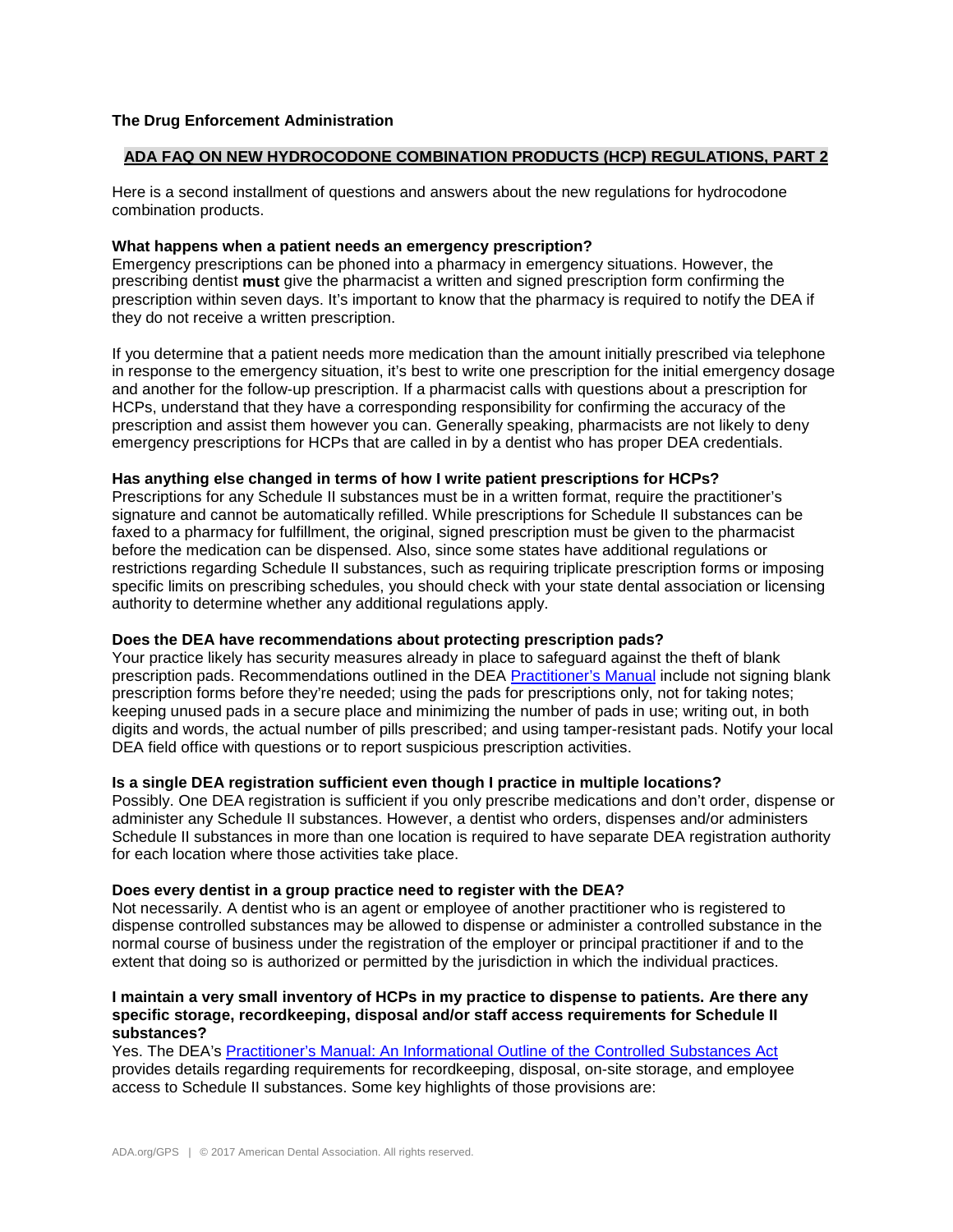**Recordkeeping**: You are required to develop a detailed, ongoing inventory of all Schedule II substances. The DEA's regulations on [inventory requirements f](http://www.deadiversion.usdoj.gov/21cfr/cfr/1304/1304_11.htm)or Schedule II substances contains a specific section for dispensers. Generally speaking, the inventory can be typed, written or printed. It should specify the date the inventory was conducted, whether it was taken at the beginning or at the close of the day, include the signature of the person who conducted or confirmed the inventory, and must be kept for at least two years. While the DEA mandates that all records should be kept for two years, some states may require a longer record retention period, so check with your local dental association or licensing agency. Your inventory should include the following information about all controlled substances in the practice:

- o The name of each substance and its finished form (such as "tablet" with an indication of the number of milligrams)
- o The number of dosage units of each finished form in the commercial container (such as the number of tablets per bottle)
- $\circ$  The number of commercial containers for each finished form (i.e. the number of bottles for each type of tablet)
- o How the substances were dispensed and/or disposed

Keep all receiving, dispensing and disposal records with your inventory and notify the DEA immediately of any theft or significant loss of any controlled substance by submitting a completed [DEA Form 106](http://www.deadiversion.usdoj.gov/21cfr_reports/theft/) to document what has occurred. Always confirm that the physical contents of any shipments of Schedule II narcotics match the details on the forms sent by the shipper and note any discrepancies on the forms and in your inventory log. It's also a good idea to notify the shipper of any discrepancies. Your inventory records must be accurate and up-to-date at all times: if an inspection were to take place, DEA Duty Investigators can assess fines of up to \$10,000 for each recordkeeping deficiency.

 **Dispensing**: Adjust your inventory anytime any Schedule II substances are dispensed or administered to patients. The easiest way to do this is to maintain a daily log that details the date a drug was dispensed or administered; the name of the drug used and the amount given; the name of the patient receiving the medication; and the initials of the individual who administered or dispensed the medication. Of course, the inventory will also need to indicate when narcotics have been disposed of or transferred to a "reverse distributor" for disposal.

□ **Storage**: Controlled substances that fall into Schedules II through V must be kept in a securely-locked, substantially constructed cabinet or another secure storage place, such as a safe or vault, to guard against theft or diversion. Limit the number of employees who have access to the key or the combination to open the lock and make certain that anyone with access does not have any felony or misdemeanor convictions, any pending charges relating to criminal offenses, and has not knowingly used narcotics other than those prescribes by a physician. It's also a good idea to conduct background checks on any employee with access to controlled substances. And under no circumstances should an employee whose DEA registration has been revoked or denied be able to access any controlled substances.

The DEA's Controlled Substances Security Manual contains a number of [General Security Requirements](http://www.deadiversion.usdoj.gov/pubs/manuals/sec/general_sec.htm) to assist practices that maintain inventories of any controlled substances on-site. Its Security Manual's [Security Requirements for Practitioners](http://www.deadiversion.usdoj.gov/pubs/manuals/sec/sec_req.htm) can help you determine whether your practice's controlled substance security measures are sufficient. Keep in mind that multiple variables–local crime rates, the number of people able to access the controlled substances, the use of an effective alarm system, etc.–are taken into account when determining whether security measures are adequate. While federal regulations do not explicitly state minimum requirements for the placement or construction of the space used to store controlled substances, the intent of the law requires that they be "adequately safeguarded."

 **Disposal**: Controlled substances that have expired, been damaged, are unusable or no longer needed must be disposed of in accordance with DEA regulations. One option, generally used by those with a large supply of Schedule II substances, is to transfer the controlled substances to a "reverse distributor" who is specially authorized to receive and dispose of them. Your local DEA field office can provide you with a list of authorized reverse distributors in your area. Be aware that the reverse distributor will bill you